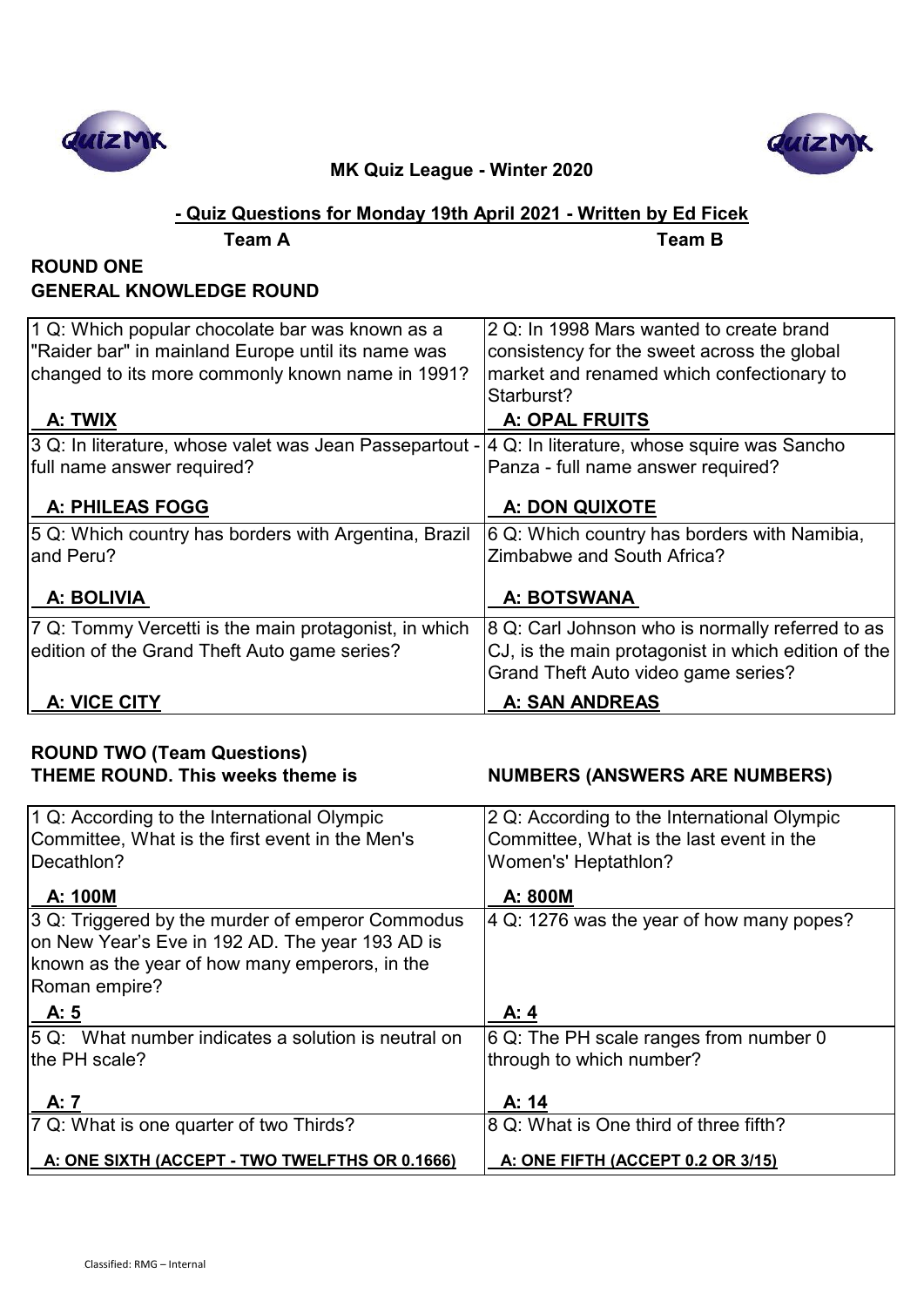



#### **- Quiz Questions for Monday 19th April 2021 - Written by Ed Ficek**

**Team A Team B**

## **INDIVIDUALS CHOICE ROUND - QM - READ CATEGORIES OUT TO PLAYERS TO BE CHOSEN**

#### **The Categories are:-**

**ROUND THREE** 

| 1 & 2 YouTubers                                                                                                                                                         | 3 & 4 TV Soaps                                                                                                                                                         |
|-------------------------------------------------------------------------------------------------------------------------------------------------------------------------|------------------------------------------------------------------------------------------------------------------------------------------------------------------------|
| 5 & 6 Currencies                                                                                                                                                        | 7 & 8 US Sports                                                                                                                                                        |
| 1 Q: Girl Online was the record breaking debut novel of<br>which Youtuber and vlogger? Her Youtube channel<br>largely contains videos on fashion tips and beauty hauls. | 2 Q: Which Youtuber is best known for his Let's Play<br>videos and comedic format shows? His channel is<br>currently the second-most subscribed channel on<br>Youtube. |
| A: ZOELLA/ZOE SUGG                                                                                                                                                      | A: PEWDIEPIE/FELIX KJELLBERG                                                                                                                                           |
| 3 Q: What's the name of the kebab shop in Coronation<br>Street?                                                                                                         | 4 Q: Apostolos Papadopulos owned which business<br>in EastEnders?                                                                                                      |
| <b>A: PRIMA DONER</b>                                                                                                                                                   | <b>A: LAUNDRETTE</b>                                                                                                                                                   |
| 5 Q: Which Central American country has the Quetzal as<br>it's unit of currency?                                                                                        | 6 Q: Which Central American country has the<br>Balboa as one it's units of currency alongside the<br>US Dollar?                                                        |
| A: GUATEMALA                                                                                                                                                            | A: PANAMA                                                                                                                                                              |
| 7 Q: Despite Milwaukee having the rest of the states big 4<br>sports teams, the NFL team in the state of Wisconsin is<br>located in which city?                         | 8 Q: Despite Nashville having the rest of the states<br>big 4 sports teams, the NBA team in the state of<br>Tennessee is located in which city?                        |
| A: GREEN BAY                                                                                                                                                            | <b>A: MEMPHIS</b>                                                                                                                                                      |

#### **ROUND FOUR BLOCKBUSTERS ROUND: The Letters will be given in the question**

| 1 Q: With letters "TDC" - What is the name of the drinking<br>establishment in Quahog frequented by Peter Griffin the                                                     | 2 Q: With letters "GH" - Born in 1946 and died in<br>1998, by what "farmy" name was the wrestler Martin<br>Austin Ruane better known?             |
|---------------------------------------------------------------------------------------------------------------------------------------------------------------------------|---------------------------------------------------------------------------------------------------------------------------------------------------|
| animated TV show 'Family Guy'?<br><b>A: THE DRUNKEN CLAM</b>                                                                                                              | A: GIANT HAYSTACKS                                                                                                                                |
| 3 Q: With letters "EG" - In the 1968 film Willie Wonka &<br>The Chocolate Factory, what sweet did Charlie give back<br>to Mr Wonka & therefore won the prize?             | 4 Q: With letters "TLOTL" - Which poem by Walter<br>Scott inspired a Rossini opera and shares its name<br>with a character from Arthurian legend? |
| A: EVERLASTING GOBSTOPPER                                                                                                                                                 | A: THE LADY OF THE LAKE                                                                                                                           |
| 5 Q: With letters "GTS" - Adam and the Ants had their 3rd<br>British Number One hit with which song in the Summer of<br>1982 and could also mean "a well behaved person"? | 6 Q: Name the 1961 film with letters" TAMP" in<br>which Fred McMurray's forgetful character invents<br>Flubber?                                   |
| A: GOODY TWO SHOES                                                                                                                                                        | A: THE ABSENT MINDED PROFESSOR                                                                                                                    |
| 7 Q: Which novel with letters "VB" is the second novel by                                                                                                                 | 8 Q: With letters "WOD" - What did the period of                                                                                                  |
| Evelyn Waugh, published in 1930?                                                                                                                                          | industrial unrest during the winter of 1978-9 become<br>known as, a phrase also used by Shakespeare?                                              |
| <b>A: VILE BODIES</b>                                                                                                                                                     | A: WINTER OF DISCONTENT                                                                                                                           |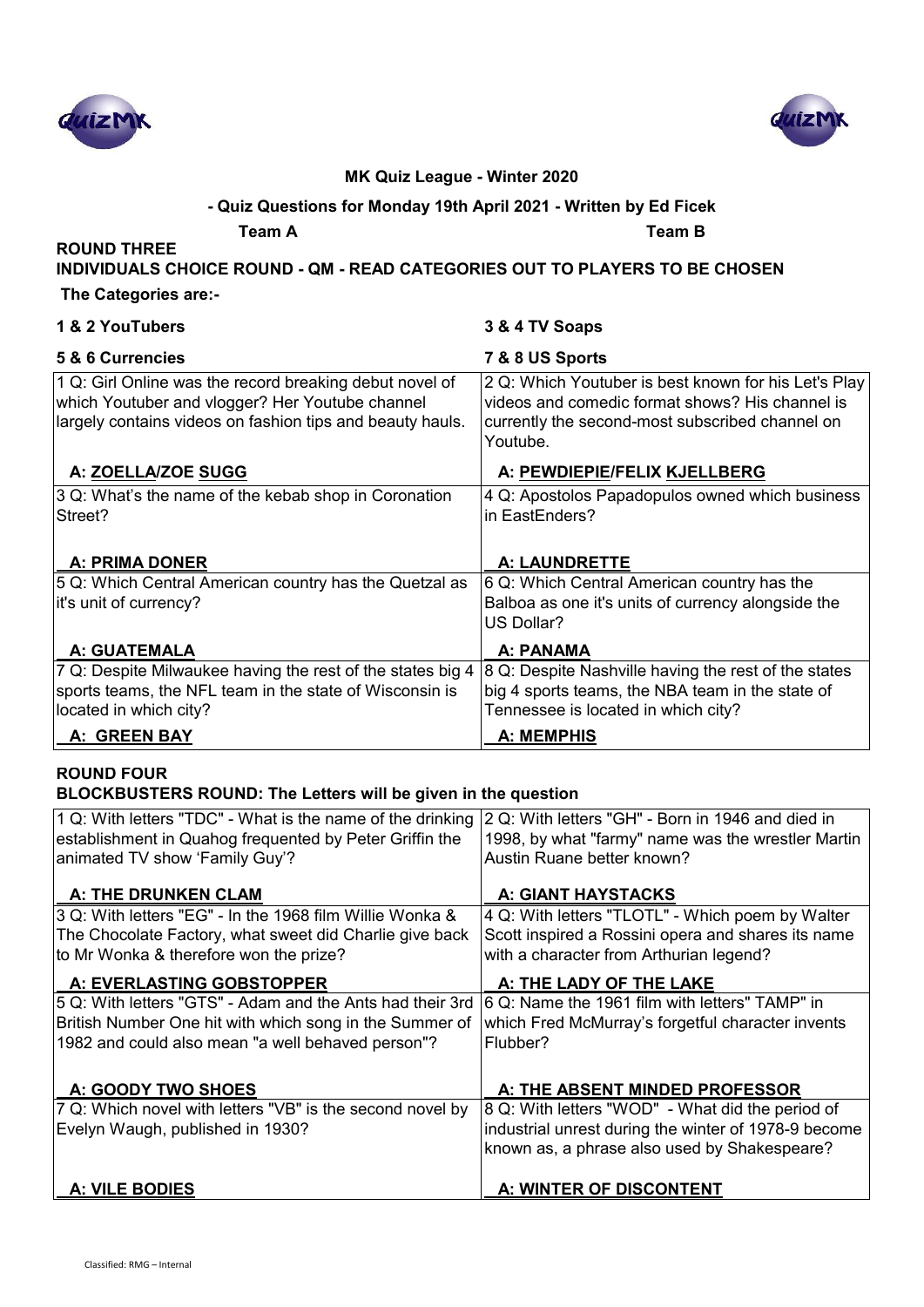

## **- Quiz Questions for Monday 19th April 2021 - Written by Ed Ficek**

**Team A Team B**

## **ROUND FIVE (Team Questions)**

## **GENERAL KNOWLEDGE ROUND**

| 1 Q: What fermented beverage popular in Slavic and<br>Baltic countries is commonly made from rye bread<br>and is sometimes flavoured using berries or birch<br>sap? | 2 Q: What fermented drink originating in the<br>Caucasus and popular in Russia and Eastern<br>Europe is made by inoculating cow or goat milk<br>with eponymous grains? |
|---------------------------------------------------------------------------------------------------------------------------------------------------------------------|------------------------------------------------------------------------------------------------------------------------------------------------------------------------|
| A: KVASS                                                                                                                                                            | A: KEFIR                                                                                                                                                               |
| 3 Q: In 'The Simpsons' TV show, who is the owner of                                                                                                                 | 4 Q: In 'the Simpsons' TV show, who is the                                                                                                                             |
| the Springfield Nuclear Power Plant?                                                                                                                                | Principal of Springfield Elementary School?                                                                                                                            |
| A: MR (CHARLES MONTGOMERY) BURNS                                                                                                                                    | A: (SEYMOUR) SKINNER                                                                                                                                                   |
| 5 Q: Give a year in the life of the Russian composer<br>Modest Mussorgsky.                                                                                          | 6 Q: Give a year in the life of musician Nikolai<br>Rimsky-Korsakov?                                                                                                   |
| A: 1839-1881 (INCLUSIVE)                                                                                                                                            | A: 1844-1908 (INCLUSIVE)                                                                                                                                               |
| 7 Q: A "Grand" "Renaissance Dam", which will be the<br>largest hydroelectric dam in Africa, is currently under<br>construction in which East African Country?       | 8 Q: The Zika virus which has been prevalent<br>throughout the world since 2007 takes its name<br>from the Zika forest located in which East<br>African country?       |
| <b>A: ETHIOPIA</b>                                                                                                                                                  | A: UGANDA                                                                                                                                                              |

**HALF TIME!**

## **ROUND SIX ( TEAM QUESTIONS ) THEME ROUND. This weeks theme is Colours (Each answer will have a Colour as the answer or part answer)**

| 1 Q: What colour cape did Robin wear in the TV show 2 Q: Who played Ena Sharples in Coronation |                                                |
|------------------------------------------------------------------------------------------------|------------------------------------------------|
| and on film?                                                                                   | Street?                                        |
| A: YELLOW                                                                                      | <b>A: VIOLET CARSON</b>                        |
| 3 Q: World chess champion Garry Kasparov was                                                   | 4 Q: What colour is the top right hand ring on |
| beaten by a computer in 1997. What was it called?                                              | the Olympic flag?                              |
|                                                                                                |                                                |
| A: DEEP BLUE                                                                                   | A: RED                                         |
| 5 Q: The capital was Bloemfontein and this                                                     | 6 Q: What colour "mood" did Duke Ellington     |
| independent territory joined South Africa in 1907.                                             | record in 1930?                                |
| What was it called?                                                                            |                                                |
| <b>A: ORANGE FREE STATE</b>                                                                    | A: (MOOD) INDIGO                               |
| 7 Q: If you went to Hamley's toy shop in London, on                                            | 8 Q: What was the name of the film released in |
| which colour Monopoly property square are you                                                  | 2013 which starred Sigourney Weaver &          |
| situated?                                                                                      | Robert De Niro as two paranormal researchers?  |
|                                                                                                |                                                |
| A: GREEN (REGENT STREET)                                                                       | <b>A: RED LIGHTS</b>                           |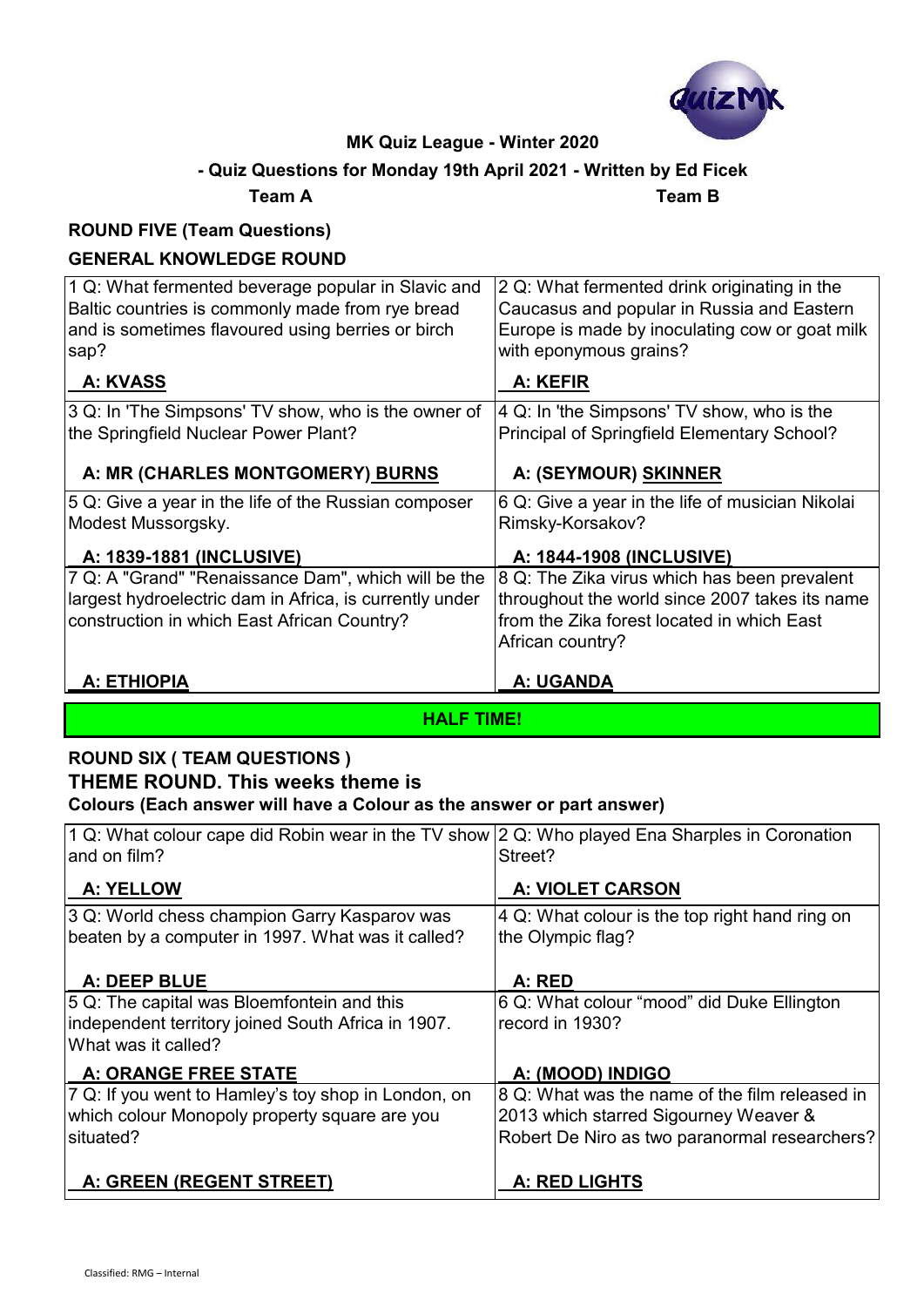



#### **- Quiz Questions for Monday 19th April 2021 - Written by Ed Ficek**

**Team A Team B**

#### **ROUND SEVEN**

#### **GENERAL KNOWLEDGE ROUND**

| 1 Q: What is the name of the toy unicorn in Toy Story 3?                                               | 2 Q: What is the name of the Pink strawberry scented<br>Teddy Bear in Toy Story 3?                      |
|--------------------------------------------------------------------------------------------------------|---------------------------------------------------------------------------------------------------------|
| A: BUTTERCUP                                                                                           | A: LOTSO (LOTS OF HUGGING)                                                                              |
| 3 Q: Madonna and Justin Bieber have each had UK number 1<br>hits with songs with which one-word title? | 4 Q: Gary Barlow and Ed Sheeran have each had UK<br>number 1 hits with songs with which one-word title? |
| A: SORRY                                                                                               | A: SING                                                                                                 |
| 5 Q: "The Night Café" was an oil painting, created by which<br>artist in 1888?                         | 6 Q: "The Umbrellas" was an oil on canvas painting<br>created during the 1880s by which artist?         |
| A: VINCENT VAN GOGH                                                                                    | A: PIERRE AUGUSTE RENOIR                                                                                |
| 7 Q: 'The Ghost at the Window' - 'The Death of Mr Earnshaw' -                                          | 18 Q: 'The Sound of the Shell' – 'Painted Faces and                                                     |
| 'Isabella Learns Her Fate' – 'The Last of the Lintons' are all                                         | Long Hair' - 'Castle Rock' - 'Cry of the Hunters' are                                                   |
| chapters from which classic novel?                                                                     | all chapters from which classic novel?                                                                  |
| A: WUTHERING HEIGHTS                                                                                   | A: LORD OF THE FLIES                                                                                    |

#### **ROUND EIGHT**

#### **INDIVIDUALS CHOICE ROUND - QM - READ CATEGORIES OUT TO PLAYERS TO BE CHOSEN**

 **The Categories are:-**

| 1 & 2 Motorways                                                                                                      | 3 & 4 Tour De France                                       |
|----------------------------------------------------------------------------------------------------------------------|------------------------------------------------------------|
| 5 & 6 Thomas Hardy                                                                                                   | 7 & 8 Marx Brother Films                                   |
| 1 Q: On which Motorway are the Membury Services located?                                                             | 2 Q: On which Motorway are the Corley Services<br>located? |
|                                                                                                                      | A: M6 (IF ANSWER M6 TOLL THIS IS                           |
| A: M4                                                                                                                | <b>INCORRECT!)</b>                                         |
| 3 Q: Which Brit – sometimes nicknamed 'the White Kenyan' -                                                           | 4 Q: Which Spaniard – nicknamed 'Big Mig' - won the        |
| won the Tour de France four times between 2013 and 2017?                                                             | Tour de France five times between 1991 and 1995?           |
|                                                                                                                      |                                                            |
| <b>A: CHRIS FROOME</b>                                                                                               | A: MIGUEL INDURAIN                                         |
| 5 Q: The city of Christminister in Thomas Hardy novels is based 6 Q: The city of Casterbridge in Thomas Hardy novels |                                                            |
| on which spire filled city?                                                                                          | is based on which historic market town?                    |
| A: OXFORD                                                                                                            | <b>A: DORCHESTER</b>                                       |
|                                                                                                                      |                                                            |
| 7 Q: Which Marx Brothers film saw Rufus T Firefly (played by                                                         | 8 Q: Which Marx Brothers film saw explorer Captain         |
| Groucho) take over a small bankrupt country?                                                                         | Geoffrey (or Jeffrey) T. Spaulding (played by              |
|                                                                                                                      | Groucho), attending a party in his honour and              |
|                                                                                                                      | investigating the theft of a painting?                     |
|                                                                                                                      |                                                            |
| <b>A: DUCK SOUP</b>                                                                                                  | A: ANIMAL CRACKERS                                         |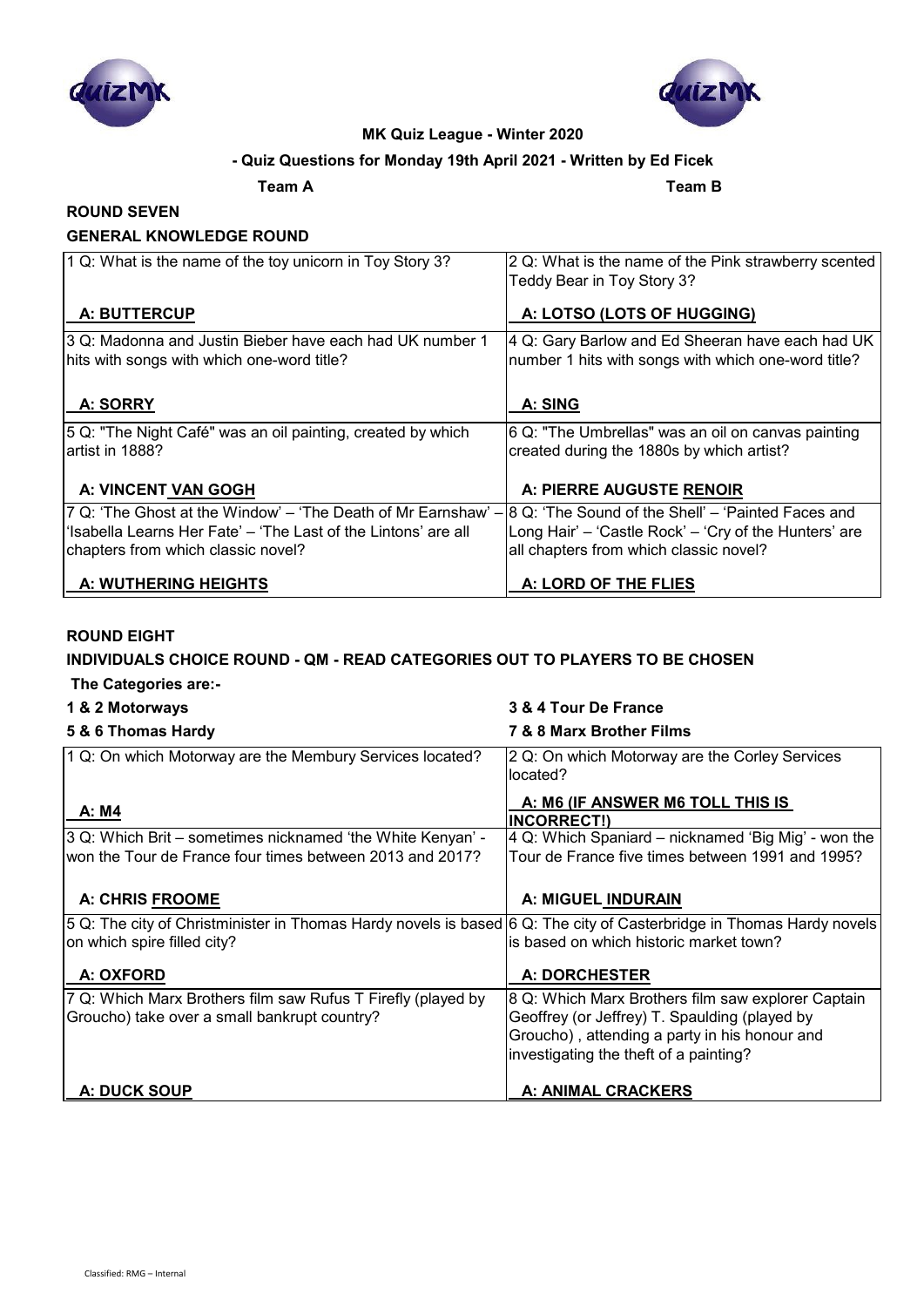



**- Quiz Questions for Monday 19th April 2021 - Written by Ed Ficek**

**Team A Team B**

## **ROUND NINE**

**PICK A LETTER. Surnames only for individuals : The letter will be given in the question**

| A: ENERO                                                                                                                                                                                                | A: HELM (WIND)                                                                                                                                                                                                 |
|---------------------------------------------------------------------------------------------------------------------------------------------------------------------------------------------------------|----------------------------------------------------------------------------------------------------------------------------------------------------------------------------------------------------------------|
| 7 Q: What word with letter "E" is the Spanish word for<br>the month of January?                                                                                                                         | 8 Q: What letter "H" is the name of the strong<br>north-easterly wind in Cumbria, which blows<br>down the south-west slope of the Cross Fell<br>escarpment? It is the only named wind in the<br>British Isles. |
| <b>A: LORIMER</b>                                                                                                                                                                                       | <b>A: VILLENEUVE</b>                                                                                                                                                                                           |
| 5 Q: What letter "L" is the traditional name for<br>someone who makes the metal parts of a horse's<br>harness?                                                                                          | 6 Q: Which French admiral with surname<br>beginning with a letter "V", opposed Nelson at<br>the Battle of Trafalgar, also a surname of a<br>Formula 1 world champion?                                          |
| A: BEHEMOTH                                                                                                                                                                                             | <b>A: NEUTRINO</b>                                                                                                                                                                                             |
| 3 Q: Mentioned in the book of Job this animal is<br>thought to be a hippopotamus. The word beginning<br>with letter "B" is used to describe a great beast or<br>something huge or gigantic. What is it? | 4 Q: Which letter "N" relates to which elementary<br>particle which was postulated in 1930 to exist,<br>but the particle itself wasn't discovered until<br>1956?                                               |
| A: BETH TWEDDLE                                                                                                                                                                                         | A: CRESSIDA COWELL                                                                                                                                                                                             |
| 1 Q: With surname beginning with a letter "T" who<br>was the first British female gymnast to win a medal at<br>the European Championships, World Championships<br>and Olympic Games?                    | 2 Q: Born in 1966, with surname beginning with<br>a letter "C" who is the author of the How to Train<br>Your Dragon and Emily Brown series of<br>children's books?                                             |

#### **ROUND TEN GENERAL KNOWLEDGE ROUND**

| 1 Q: A nephrectomy is the medical term for the<br>surgical removal of which organ?                                                                          | 2 Q: A hepatectomy is the medical term for the<br>surgical removal of which organ?                                                                       |
|-------------------------------------------------------------------------------------------------------------------------------------------------------------|----------------------------------------------------------------------------------------------------------------------------------------------------------|
| A: KIDNEY                                                                                                                                                   | A: LIVER                                                                                                                                                 |
| 3 Q: Which late Swedish DJ released songs such as<br>"Levels", "Wake Me Up" and "Hey Brother"?                                                              | 4 Q: Which French DJ has released songs such<br>as "When Love Takes Over", "Memories" and<br>"Sexy Bitch"?                                               |
| A: AVICII (ACCEPT TIM BERGLING)                                                                                                                             | <b>A: DAVID GUETTA</b>                                                                                                                                   |
| 5 Q: Victoria is the capital of the Canadian province of<br>British Columbia but which city is the largest having<br>hosted the Commonwealth Games in 1954? | 6 Q: Edmonton is the capital of the Canadian<br>province of Alberta but which other city is the<br>largest having hosted the Winter Olympics in<br>1988? |
| <b>A: VANCOUVER</b>                                                                                                                                         | A: CALGARY                                                                                                                                               |
| 7 Q: What do Americans call a Spanner?                                                                                                                      | 8 Q: What do Americans call a drawing pin?                                                                                                               |
| <b>A: WRENCH</b>                                                                                                                                            | A: THUMB TACK (ACCEPT TACK)                                                                                                                              |